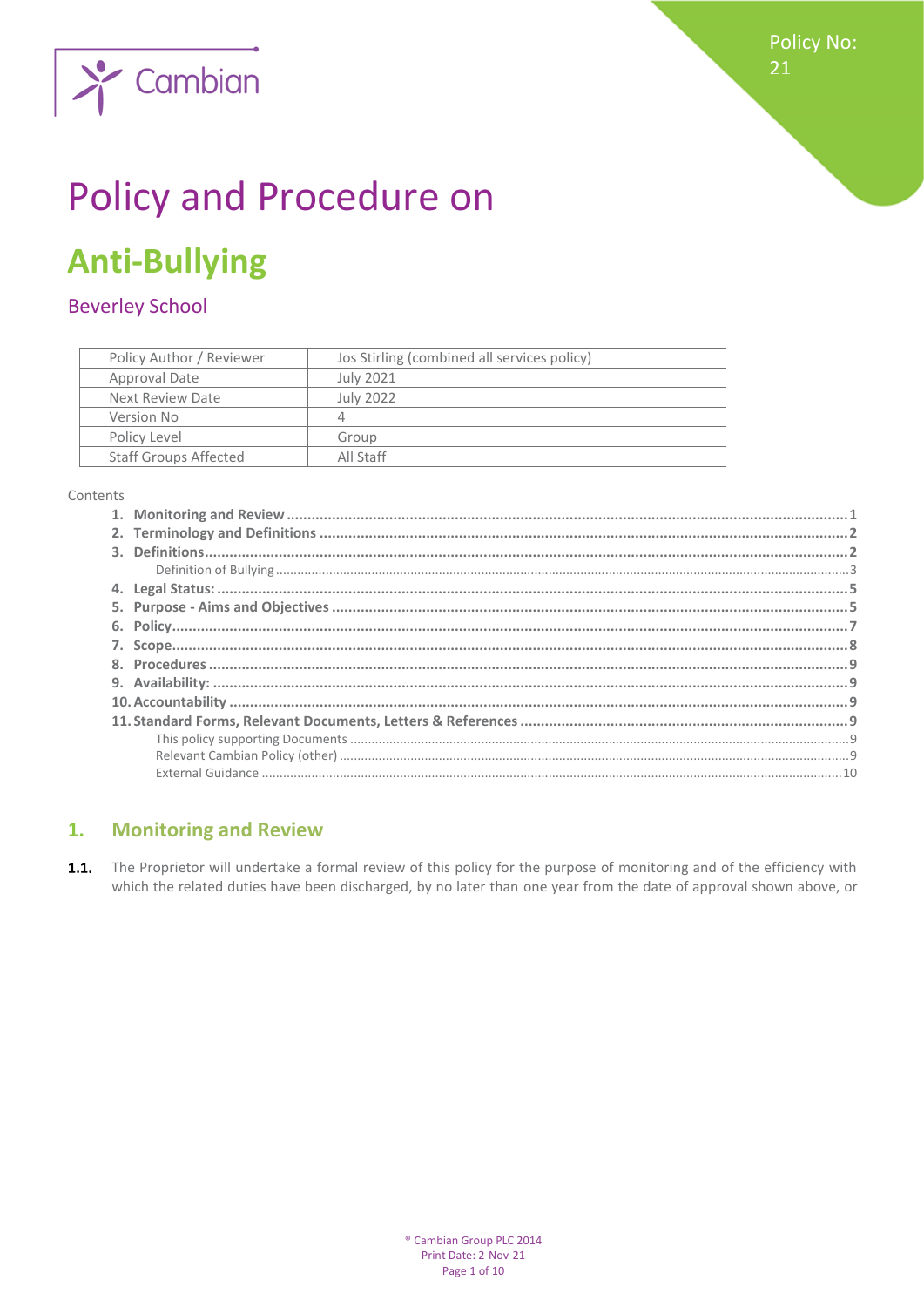

earlier if significant changes to the systems and arrangements take place, or if legislation, regulatory requirements or best practice guidelines so require.

This policy will be subject to continuous monitoring, refinement and audit by the Head of Service. – move to procedure

Signed:

Str hans

Kingdiscalo.

Ann Marie Edwards **Headteacher** July 2021

Proprietor Cambian Group July 2020

#### <span id="page-1-0"></span>**2. Terminology and Definitions**

|  |  | 2.1. Our aim is to use consistent terminology throughout this policy and all supporting documentation as follows: |  |  |  |  |
|--|--|-------------------------------------------------------------------------------------------------------------------|--|--|--|--|
|--|--|-------------------------------------------------------------------------------------------------------------------|--|--|--|--|

| 'Establishment' or 'Location | This is a generic term which means the Children's school.<br>Beverley is a school                                                                                                                                                                         |
|------------------------------|-----------------------------------------------------------------------------------------------------------------------------------------------------------------------------------------------------------------------------------------------------------|
| <b>Individual</b>            | Means any child or young person under the age of 18 or young<br>adult between the ages of 18 and 25. At Beverley School we have<br>children/young people attending and/or residing between the<br>ages of 9-18                                            |
| <b>Service Head</b>          | This is the senior person with overall responsibility for the School<br>At Beverley this is the Headteacher who is Ann Marie Edwards<br>dual registered locations need to include Service Head and<br>Registered Manager if they are not the same person. |
| <b>Key Worker</b>            | Members of staff that have special responsibility for Individuals<br>residing at or attending the Establishment.                                                                                                                                          |
| Parent, Carer, Guardian      | Means parent or person with Parental Responsibility                                                                                                                                                                                                       |
| <b>Regulatory Authority</b>  | Regulatory Authority is the generic term used in this policy to<br>describe the independent regulatory body responsible for<br>inspecting and regulating services. At Beverley School this is<br>Ofsted/DfE/CSSIW/CQC                                     |
| <b>Social Worker</b>         | This means the worker allocated to the child/family. If there is no<br>allocated worker, the Duty Social Worker or Team Manager is<br>responsible.                                                                                                        |
| <b>Placing Authority</b>     | Placing Authority means the local authority/agency responsible<br>for placing the child or commissioning the service                                                                                                                                      |
| <b>Staff</b>                 | Means full or part-time employees of Cambian, agency workers,<br>bank workers, contract workers and volunteers.                                                                                                                                           |

#### <span id="page-1-1"></span>**3. Definitions**

Print Date: 2-Nov-21 Page 2 of 10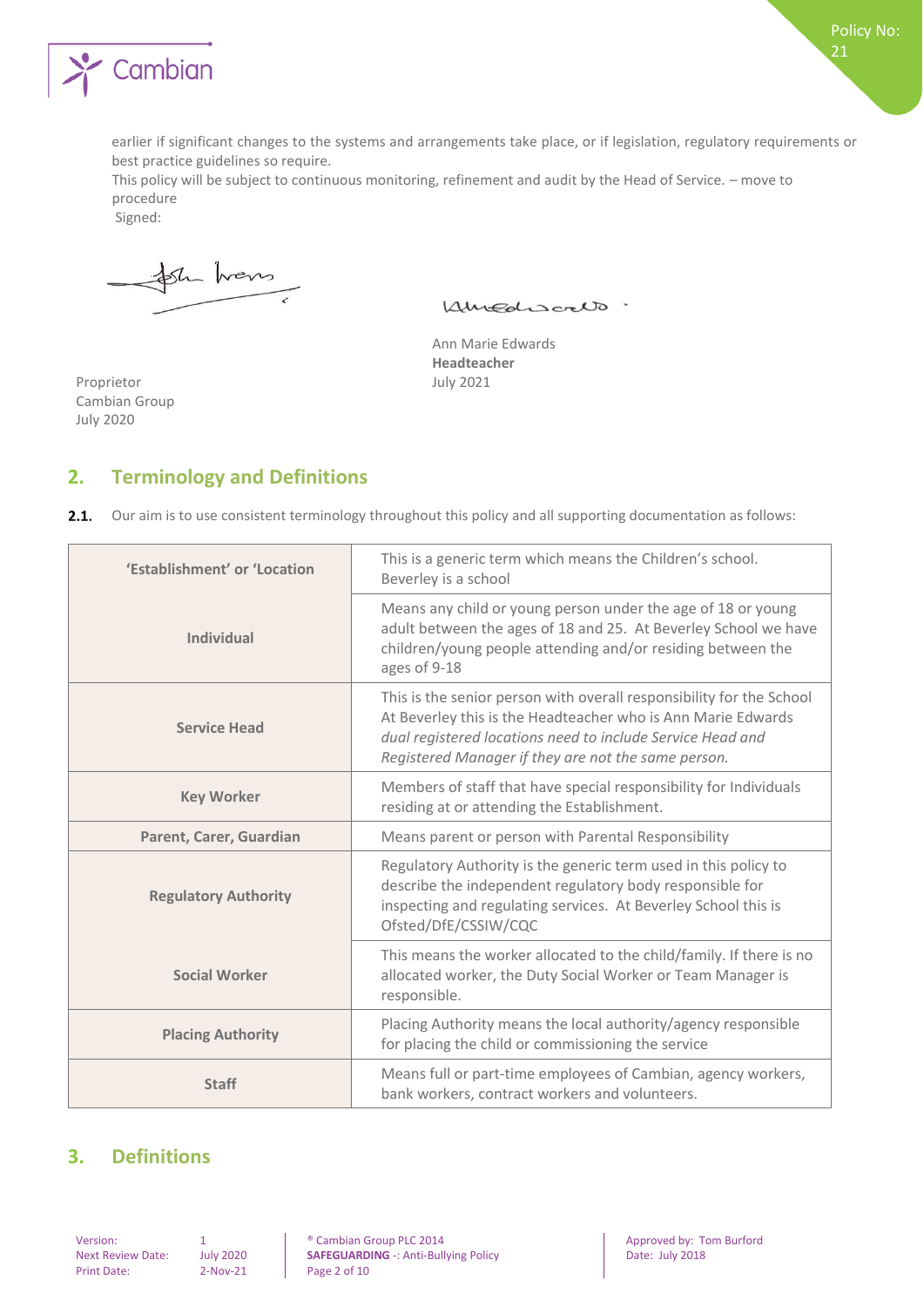

#### <span id="page-2-0"></span>**Definition of Bullying**

- Bullying is an interaction between an individual or group of people with a more powerful individual or group which is  $3.1.$ perceived or intended to cause hurt, pain, suffering, humiliation or degradation.
- $3.2.$ Bullying can be defined as a deliberate, unprovoked and a repeated (over time) action to intentionally humiliate, threaten, frighten or hurt an individual or group physically or emotionally. It is often motivated by prejudice against particular groups, for example, on grounds of race, religion and belief, culture, sex, gender, homophobia, special educational needs and disability (as defined in the Equality Act 2010), or because a child is adopted or is a carer. It may occur directly or through cyber-technology such as social websites, mobile phones, text messages, photographs and email. Bullying can occur through several types of anti-social behaviour. A feature of bullying in schools is that its existence is not always immediately known or suspected by those in authority. The school recognises the seriousness of both physical and emotional bullying in causing psychological damage and even suicide. Although bullying in itself is not a specific criminal act in the UK, some types of harassing or threatening behaviour or communications could be a criminal offence; for example, under the Protection from Harassment Act 1997, the Malicious Communications Act 1988, the Communications Act 2003 and the Public Order Act 1986. If our staff consider that an offence may have been committed, we will seek assistance from the police. As part of our Behaviour Policy insert name of school believes that all children and adults have the right to live in a supportive, caring environment in which pupils feel safe and free from bullying and harassment that may include cyber-bullying and prejudice-based bullying related to special educational need, sexual orientation, sex, race, religion and belief, gender reassignment or disability (as defined in the Equality Act 2010), and the use of discriminatory language.
- **3.3.** Bullying can be direct or indirect:
	- 3.3.1. **Direct** forms include physical violence or threats; verbal assaults and taunts; the destruction of property; extortion and unwanted sexual interest or contact. Examples of indirect forms of bullying include ignoring and withdrawal of friendships; excluding and isolating young people; malicious gossip; offensive and threatening texting; spreading rumours and abusive or offensive graffiti. Bullying may also include being forced to become involved in criminal or anti-social behaviour.
	- 3.3.2. **Emotiona**l (indirect bullying) including isolation of others by a refusal to co-operate with them and exclusion being unfriendly, excluding, tormenting (e.g. hiding books, threatening gestures), deliberately excluding from social groups or an activity by refusal to sit next to/ talk to/ work/ co-operate with others and refusal to follow staff instructions to do the above, or malicious rumours, e-mails or text messages, and also exclusion from play/discussions etc. with those whom they believe to be their friends.
	- 3.3.3. **Physical** harm or its threat including the abuse of personal property jostling, serious fighting, pushing, kicking, hitting, taking or hiding belongings, punching or any use of violence; deliberately destroying or damaging work or possessions or removing personal property, use of weapons/threatening use of weapon (or any object which could be used as a weapon), intimidation through physical gestures and actions.
	- 3.3.4. **Cyber** not occurring face to face but rather through electronic means including, but not limited to, social networking sites, internet and intranet sites, email, instant messaging, by mobile phone including through text messages and phone calls, photographs both real and manipulated and so on.
		- Increasingly, bullying is happening through new technology. This can involve sending inappropriate or hurtful text messages, emails or instant messages, posting malicious material online (e.g. on social networking websites) or sending or posting offensive or degrading images and videos. 'Cyberbullying' as it is often called, night take the form of 'real world' bullying being played out online. Situations may be deliberately engineered in order to photograph someone in a humiliating way and circulate this online. It can be particularly insidious because of the potential to follow children wherever they are, including in the home.
		- "Cyber-bullying is an aggressive, intentional act carried out by a group or individual, using electronic forms of contact, repeatedly over time against a victim who cannot easily defend him or herself." We recognise that the advent of cyber-bullying adds a new and worrying dimension to the problem of bullying as there no safe haven for the person being bullied. Unlike other forms of bullying, cyber-bullying can follow children and young people into their private spaces and outside school hours. Cyber-bullies can communicate their messages to a wide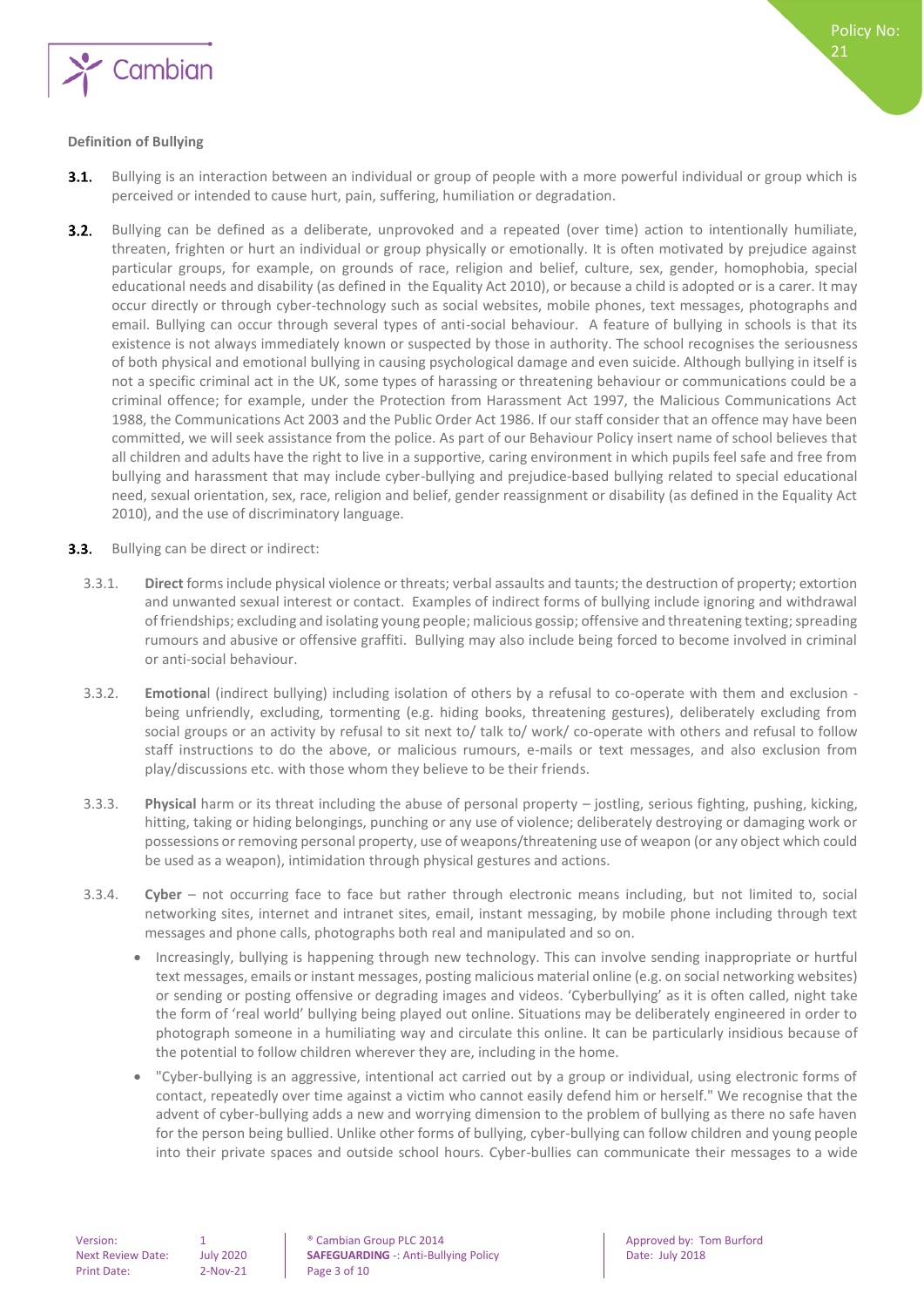

audience with remarkable speed, and can often remain unidentifiable and unseen. ICT may be used to send threatening pictures or messages to others.

- Seven categories of cyber-bullying have been identified:
	- o **Text message** bullying involves sending unwelcome texts that are threatening or cause discomfort;
	- o **Picture/video-clip** bullying via mobile phone cameras is used to make the person being bullied feel threatened or embarrassed, with images usually sent to other people. 'Happy slapping' involves filming and sharing physical attacks;
	- o **Phone call** bullying via mobile phone uses silent calls or abusive messages. Sometimes the bullied person's phone is stolen and used to harass others, who then think the phone owner is responsible. As with all mobile phone bullying, the perpetrators often disguise their numbers, sometimes using someone else's phone to avoid being identified;
	- o **Email bullying** uses email to send bullying or threatening messages, often using a pseudonym for anonymity or using someone else's name to pin the blame on them.
	- o **Online grooming**, Chat room and Social Networking Site abuse involves sending menacing or upsetting responses to children or young people.
	- o Bullying through **instant messaging** (IM) is an Internet-based form of bullying where children and young people are sent unpleasant messages as they conduct real-time conversations online;
	- o Bullying via **websites**includes the use of defamatory blogs (web logs), personal websites and online personal polling sites. There has also been a significant increase in social networking sites for young people, which can provide new opportunities for cyber-bullying.
- Because of the anonymity that new communications technologies offer, anyone with a mobile phone or Internet connection can be a target for cyber-bullying. Furthermore, bullies can reach much larger numbers within a peer group than they can with conventional bullying. Vindictive comments posted on a website, for instance, can be seen by a large audience, as can video clips sent by mobile phone. Most cyber-bullying is done by children of the same age. Although it leaves no visible scars, cyber-bullying of all types can be extremely destructive. Research has found that:
	- o Between a fifth and a quarter of children have been cyber-bullied at least once over the previous few months;
	- o Phone calls, text messages and email are the most common forms of cyber-bullying;
	- o There is more cyber-bullying outside school than in;
	- o Girls are more likely than boys to be involved in cyber-bullying in school, usually by phone;
	- o For boys, text messaging is the most usual form of cyber-bullying, followed by picture/video clip or website bullying;
	- o Picture/video clip and phone call bullying are perceived as the most harmful forms of cyber-bullying;
	- o Website and text bullying are equated in impact to other forms of bullying;
	- o Around a third of those being cyber-bullied tell no one about the bullying.
- $3.4.$ Cambian Children's Services takes all form of bullying seriously and is particularly concerned to take action in relation to incidents which include racist, sexist, disability or homophobic elements. In these cases such issues will be specifically addressed with the bully (and his / her parent / carer / staff as appropriate) in the course of incident management.
	- **Racist**  Bullying directed at individuals of a certain race, culture, ethnicity, language, faith, community, national origin or national status. The distinctive feature of racist bullying is that the victim is attacked not as an individual but as the representative of a family, community or group. This is an area where schools are required to keep statistics about incidents.
	- **Cultural** focusing on and/or playing off perceived cultural differences or similar. Sexist covers a wide range of behaviour from name calling to physical sexual assault. It is the use of sexual language or negative stereotyping on the basis of gender. Sexual - is unwanted or inappropriate physical contact or sexual innuendo.
	- **Homophobic** This is bullying which is directed towards people who are openly gay, bisexual, are perceived as gay, or show characteristics. Heterosexual young people subject to homophobic bullying are less reluctant to

Version: 1 0 0 1 **1** Cambian Group PLC 2014 **Approved by:** Tom Burford Next Review Date: 1 uly 2020 **SAFEGUARDING** -: Anti-Bullying Policy **Cambian Date: 1 Date: 1 uly 2018** Next Review Date: July 2020 **SAFEGUARDING** -: Anti-Bullying Policy Date: July 2018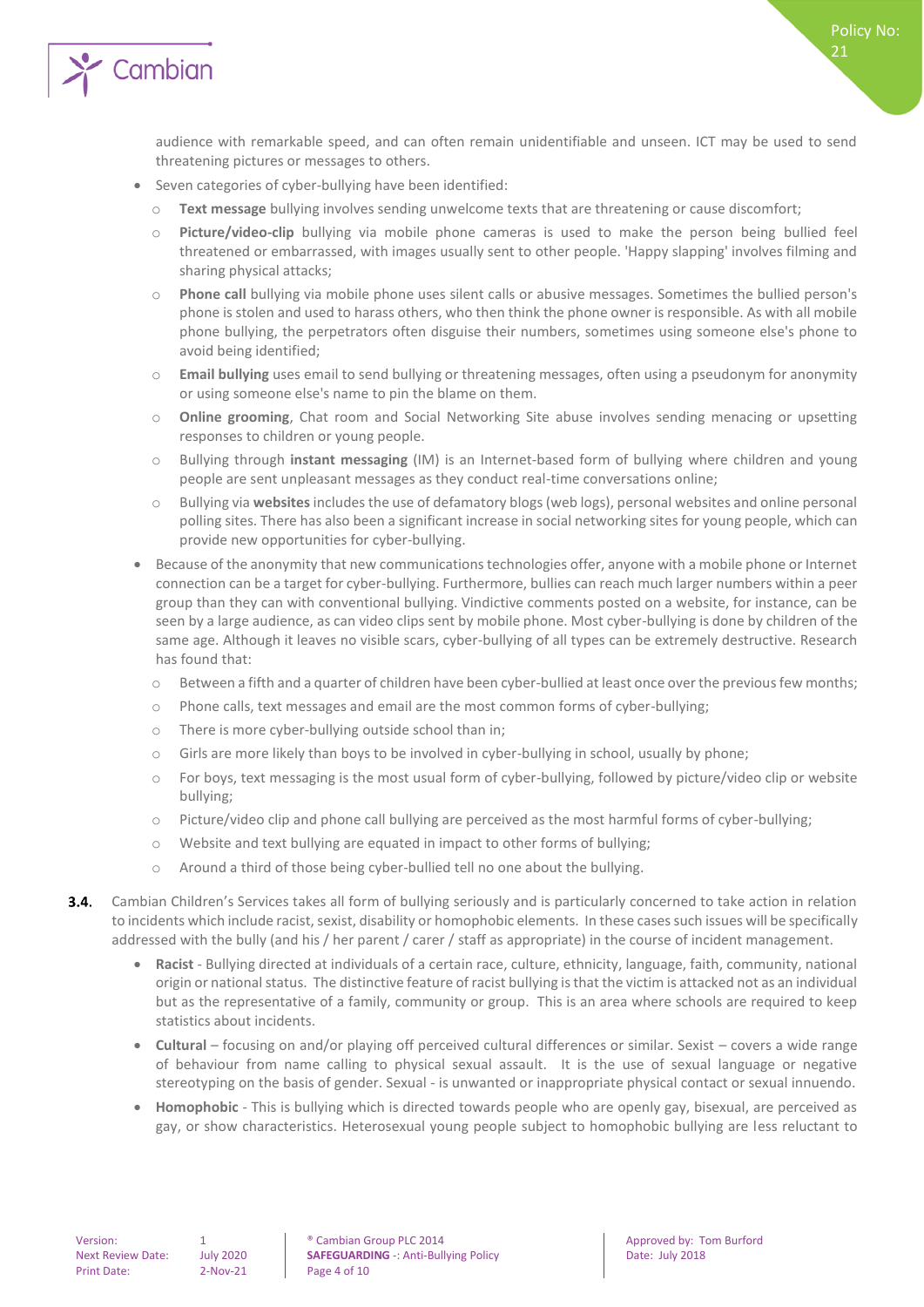

report it as this may enforce the stereotypical way that they are already viewed by others so sensitivity and positive support is required for victims.

- **Religious** Attacking faith, belief, religious practice or custom. Special Educational Needs and Disability remarking upon, drawing attention to, or discriminating against persons with physical disabilities or learning difficulties or other identified special educational needs such as emotional and behavioural disabilities (EBD) and Specific Learning Difficulties (SLD) - (Dyslexia, Dyscalculia and Dyspraxia.
- $3.5.$ **Verbal** - Name-calling, sarcasm, spreading rumours, making snide comments, teasing, humiliating others, threatening others, inciting others to humiliate and threaten others.
- <span id="page-4-0"></span> $3.6.$ **Written** – Spreading rumours, writing or printing unkind or malicious on paper.

#### **4. Legal Status:**

- 4.1. Complies with Part 3, paragraph 10 of The Education (Independent School Standards Compliance Record) (England) (Amendment) Regulations.
- 4.2. Cambian Group complies with legislation / regulations and requirements under the Quality Standards 2015 Social Care, England Children and Young Persons, England The Children's Homes (England) Regulations 2015. The Health and Social Care Act 2008 (Regulated Activities) Regulations 2015. Care Home (Wales) Regulation 2002
- $4.3.$ Preventing and Tackling Bullying: Advice for Headteacher, staff and governing bodies: DfE Guidance (October 2014): and the relevant aspects of Safe to Learn, embedding anti-bullying work in schools. Supporting children and young people who are bullied: advice for schools: DfE Guidance (March 2014). Cyberbullying: advice for Headteacher and school staff: (November 2014). Advice for parents and carers on cyberbullying: (November 2014) along with having regard for the guidance set out in the DfE (Don't Suffer in Silence booklet).
- <span id="page-4-1"></span> $4.4.$ Has regard to the Equality Act 2010 and the Public Sector Equality Duty.

#### **5. Purpose - Aims and Objectives**

- $5.1.$ To seek to create a culture in which bullying of any kind is not accepted by anyone.
- $5.2.$ To enable all staff to understand what constitutes bullying.
- $5.3.$ We make it clear to Individuals, staff and parents that bullying is completely unacceptable. We strongly believe, as part of our behaviour policy, that Individuals have the right to study in a safe, supportive and secure environment, free from physical threats, verbal taunts and any form of harassment. Incidents of bullying threaten this and cause enormous stress to victims. We are therefore strongly committed to the avoidance of bullying in all its forms.
- **5.4.** To provide a clear framework for dealing with incidents of bullying, ensuring that bullies are dealt with swiftly and firmly. Our straightforward procedures make it easy to report bullying, including cyber bullying and bullying outside of school. Therefore if bullying does occur, Individuals should be able to tell, and know that incidents will be dealt with promptly and effectively.
- $5.5.$ For all staff to be vigilant in recognising if bullying is taking place, and deal with it thoroughly and with sensitivity. Our aim is to promote positive relationships amongst all and to develop a culture in which individuals are listened to and their concerns taken seriously.
- $5.6.$ We believe that the principle means of prevention is through the maintenance of conditions where bullying is less likely to flourish and is more easily detected. All Individuals are known to us personally and it is therefore easier for us to detect signs of possible distress. Moreover, we feel that it is important that they have free and informal access to the Head of Service and other staff. This can be seen in the procedures we adopt. However, a formal anti-bullying policy is

Version: 1 **1 Cambian Group PLC 2014 Approved by: Tom Burford 1 Approved by: Tom Burford** Next Review Date: July 2020 **SAFEGUARDING** -: Anti-Bullying Policy Date: July 2018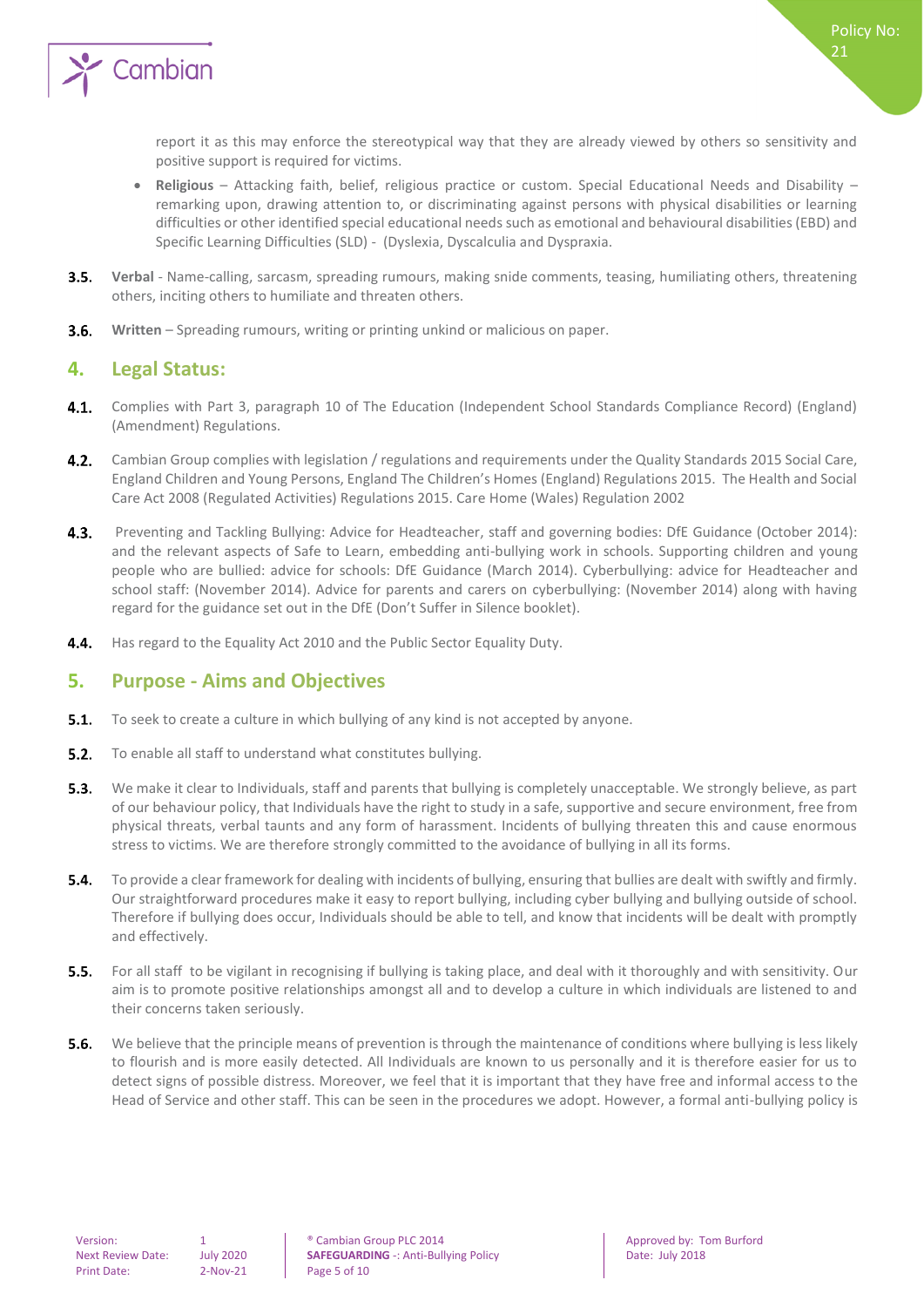

of utmost importance. We aim to promote a transparency in human relationships so that children and young people, by default, are held to account for the feelings they may evoke in others.

Policy No:

21

- $5.7.$ This policy applies to all activities both on and away from the location.
- $5.8.$ In the event of bullying taking place among the staff, the Head of Service should be informed and appropriate decisions made with possible reference to the relevant Employment Policies and Procedures. Accusations of bullying of an Individual by members of staff will be investigated thoroughly.
- 5.9. Members of staff to whom disclosures are made should initiate the following procedures themselves and/or consult with the relevant staff as appropriate. All disclosures, whether from an Individual, a parent, a member of staff or a

Version: 1 0 0 1 **1** © Cambian Group PLC 2014 **Approved by:** Tom Burford Next Review Date: 0 1 1 0 13 Approved by: Tom Burford **SAFEGUARDING** -: Anti-Bullying Policy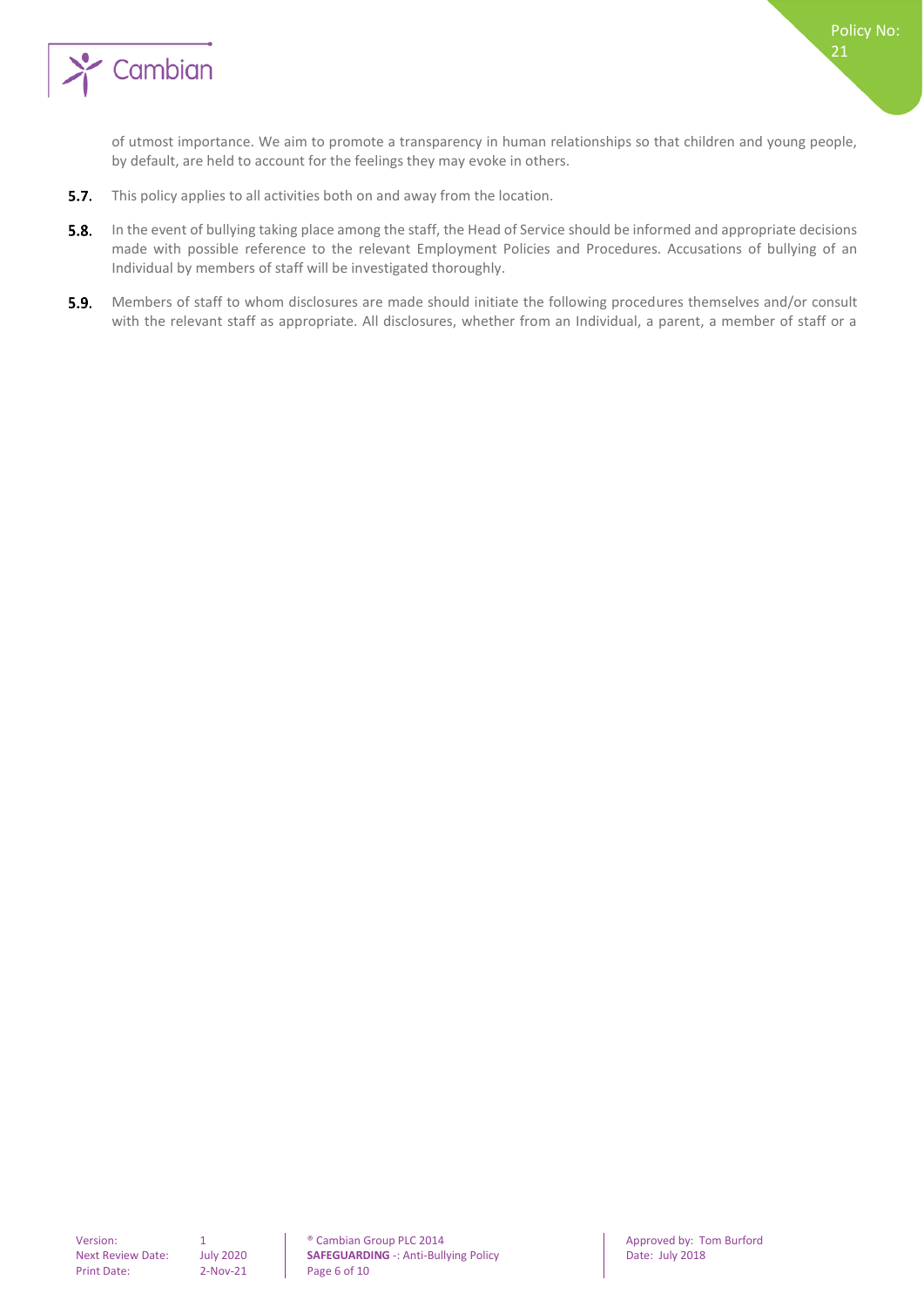

<span id="page-6-0"></span>volunteer should be taken seriously and treated with sensitivity. The victim(s) should be made aware that their safety is considered to be of paramount importance.

#### **6. Policy**

- **6.1.** To proactively work to prevent and eliminate any form of bullying by:
	- 6.1.1. promoting good behaviour and positive relationships based on mutual respect. making pupils fully aware of the school's policy through, for example, a list of expectations;
	- 6.1.2. ensuring pupils understand that if they have been bullied or have witnessed bullying, they should tell a member of staff, their parents or any helpful adult or friend;
	- 6.1.3. promoting anti-bullying using educational elements such as our scheme for Personal, Social, Health, Economic education (PSHE)education assemblies, circle time, projects, drama, stories, literature, with discussion of differences between people and the importance of avoiding prejudice based language;
	- 6.1.4. developing Social and Emotional Aspects of Learning (SEAL) throughout insert name of school and the curriculum;
	- 6.1.5. informing parents by various means of the school's anti-bullying policy whilst encouraging them to support it;
	- 6.1.6. providing counselling and help for victims of bullies and for bullies themselves ;
	- 6.1.7. imposing reasonable, proportionate and consistent sanctions as and when necessary;
	- 6.1.8. developing initiatives to raise awareness of the negative impact of bullying by any member of our community such as an anti-bullying assembly and peer mentoring;
	- 6.1.9. familiarising all staff with the anti-bullying policy through In-Service training and Professional Development to ensure it is applied consistently and fairly and by showing respect for all, that they act as good role models for Individuals.
- $6.2.$ For all Cambian Children's Services staff / carers to address issues of bullying in a consistent manner
- To make young people, parents / carers and staff aware of what steps to take when an incident of bullying has occurred.  $6.3.$
- $6.4.$ To demonstrate to bullies that their behaviour is unacceptable and to reassure victims that action will be taken to keep them safe, which includes strategies to address bullies' problematic behaviour in a fair, firm, non-oppressive manner and to provide them with support to enable them to change their behaviour.
- $6.5.$ To clarify issues of responsibility for responding to incidents of bullying and to emphasise to staff, young people, parents and other interested parties the company's 'zero tolerance' attitudes towards bullying behaviour.
- $6.6.$ To eliminate intimidating behaviour and promote an ethos in which each young person is safe and able to realise their full potential.
- $6.7.$ To reassure parents / carers and placing social workers that the company takes the issue of bullying seriously and will take the necessary action to minimise its impact on the young people who live and are educated there in.
- **6.8.** To ensure records are kept to evaluate the effectiveness of the approach or to enable patterns to be identified.
- **6.9.** To ensure that each Individual is treated fairly and with respect.
- 6.10. Bullying can take place between pupil and pupil, staff and staff and staff and pupil. We consider the pastoral care of the pupils and staff to be of prime importance. In class, this role largely rests with the class teacher. It is school policy that any misdemeanour will be dealt with by the member of staff present when it occurs, whether in the playground, classroom, cloakroom or any part of the school. A common code of behaviour is expected from everyone at Insert name of School (see Behaviour Policy). All staff and volunteers at Insert name of School are expected to treat each other with a professional level of respect. The term 'bullying' is commonly associated with acts of violence but non-physical

| Version:                 |     |
|--------------------------|-----|
| <b>Next Review Date:</b> | Jt. |
| <b>Print Date:</b>       |     |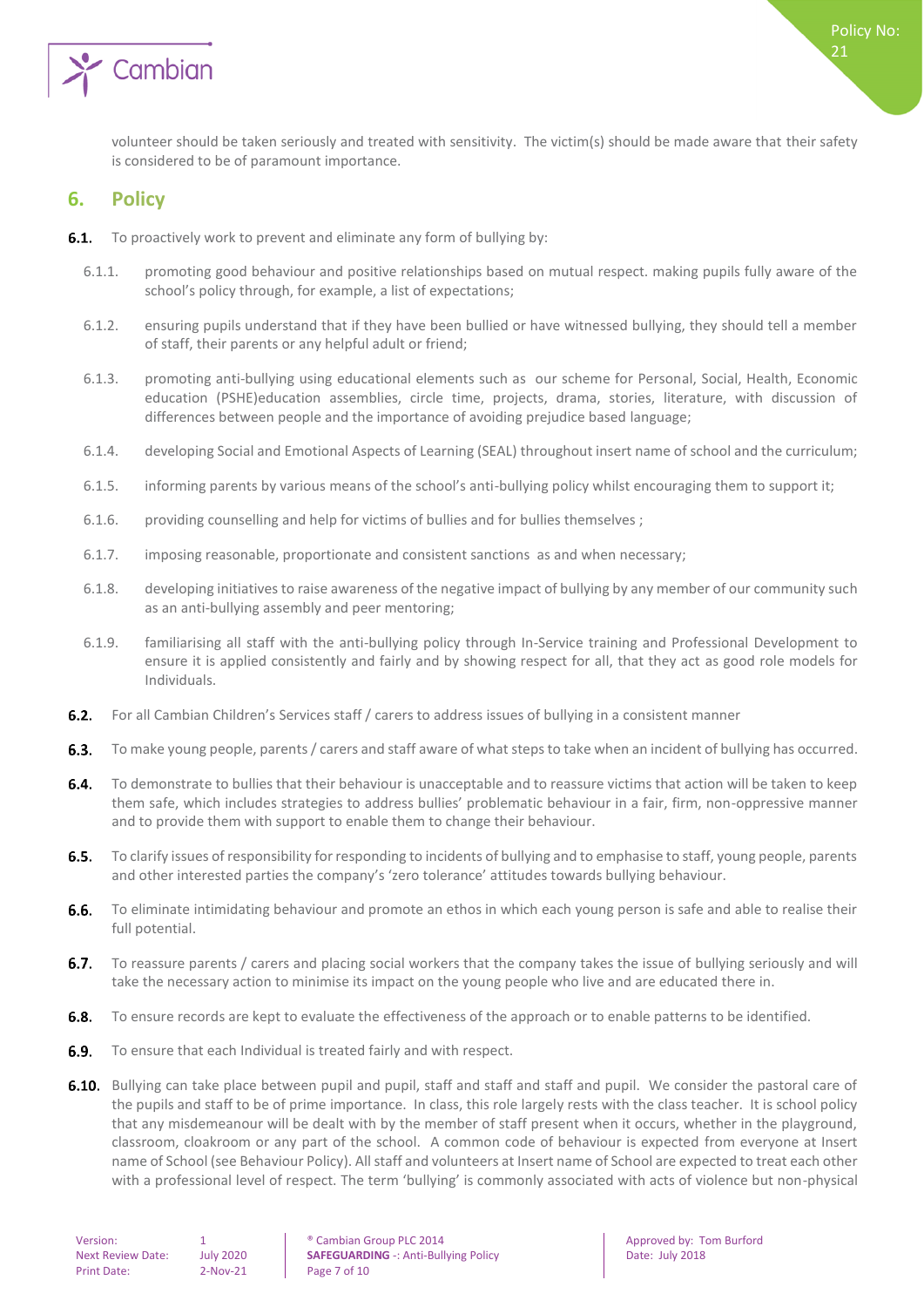

bullying is experienced by many pupils at some period during their school career. We believe that all children and staff should be able to work and play without any fear of being bullied by any other person. Bullying is not tolerated and all accusations are to be taken seriously and dealt with. Bullying can take place between pupil and pupil, staff and staff and staff and pupil. We consider the pastoral care of the staff and children to be of prime importance. In class this role largely rests with the class teacher. It is school policy that any misdemeanour will be dealt with by the member of staff present when it occurs, whether in the playground, classroom, cloakroom or any part of the school. A common code of behaviour is expected from everyone in the school (see Behaviour Policy). All staff and volunteers at our school are expected to treat each other with a professional level of respect.

#### <span id="page-7-0"></span>**7. Scope**

- $7.1.$ The policy applies to all incidents of bullying between young people whether they occur within or outside the setting including cyber bullying. If there are concerns about young people being bullied by staff / carers, these will be addressed through the Whistle-blowing / Safeguarding Policies.
- 7.2. If a young person is being bullied by another young person with whom they attend School or who lives in another establishment the same procedures apply. If a young person is bullied or bullies others while on contact visits this

Version: 1 0 0 1 **1** Cambian Group PLC 2014<br> **Next Review Date:** July 2020 **SAFEGUARDING** -: Anti-Bullying Policy **1998** Date: July 2018 Next Review Date: July 2020 **SAFEGUARDING** -: Anti-Bullying Policy Date: July 2018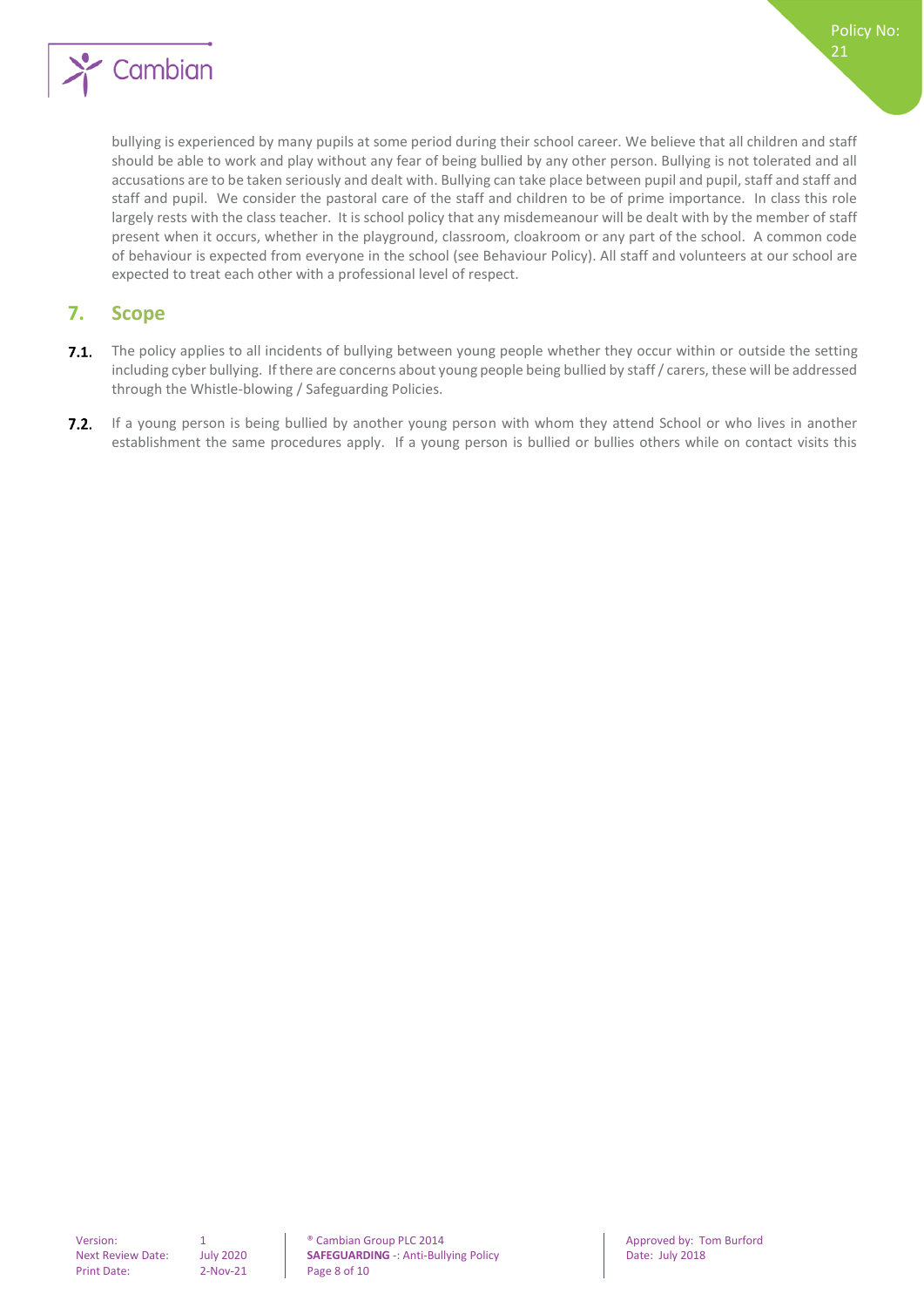

Where there are concerns around staff on staff bullying, these will be addressed through the Harassment & Bullying  $7.3.$ Policy, Whistle Blowing policy and Code of Conduct.

#### <span id="page-8-0"></span>**8. Procedures**

- $8.1.$ Heads of Service for all Cambian locations are responsible for ensuring that clear local procedure is in place to support this policy for preventing and managing bullying incidents and that the procedure is routinely reviewed to reflect current and up to date local procedures and protocols.
- $8.2.$ Procedures for the prevention and management of bullying incidents are underpinned by this policy and are set out in localised procedures using templates for each of our service types.

#### <span id="page-8-1"></span>**9. Availability:**

 $9.1.$ This policy and supporting procedure for each location is made available to parents, carers, staff and Individuals at the location office and where appropriate on the location's website.

#### <span id="page-8-2"></span>**10. Accountability**

- 10.1. All Heads of Service have day-to-day operational responsibility for this policy, and ensuring that all staff who may deal with concerns or investigations under this policy receive regular and appropriate guidance on its use.
- 10.2. All colleagues are responsible for the success of this policy and should ensure that they use it to disclose any suspected danger or wrongdoing.

#### <span id="page-8-3"></span>**11. Standard Forms, Relevant Documents, Letters & References**

#### <span id="page-8-4"></span>**This policy supporting Documents**

- 11.1. Anti-Bullying Procedures
- 11.2. Bullving Report Form
- 11.3. ICT-Based Forms of Abuse (including Cyber-Bullying) Policy
- 11.4. Anti-Bullying: Parents and Pupils Information Sheets,
- 11.5. Anti-Bullving Code
- <span id="page-8-5"></span>11.6. The School Rules, What to do if you are Worried

#### **Relevant Cambian Policy (other)**

- 11.7. Equality And Diversity including Equal Opportunities and Racial Harassment
- 11.8. e-Safety Policy including ICT Acceptable Use
- 11.9. Harassment and Bullying Policy- GHR 02
- 11.10. Positive Behaviour Management Policy (including Sanctions, Rewards, and Exclusions)
- 11.11. Safeguarding Policy And Procedures including Child Protection
- 11.12. Staff Code of Conduct

Version: 1 **1 Cambian Group PLC 2014 Approved by: Tom Burford 1 Approved by: Tom Burford** Next Review Date: July 2020 **SAFEGUARDING** -: Anti-Bullying Policy Date: July 2018